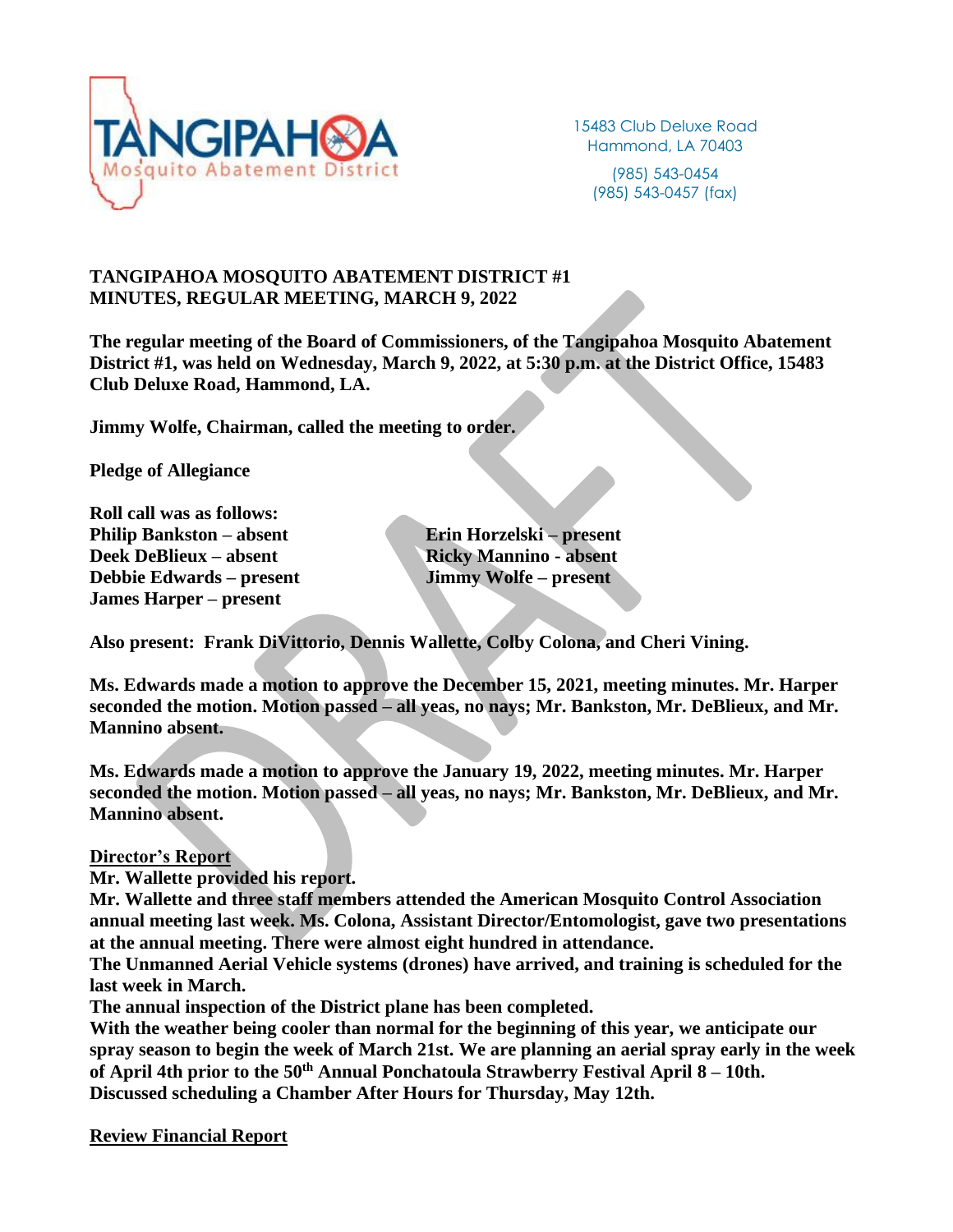### **Mr. Wallette reviewed the financial report for through February 2022.**

### **TANGIPAHOA MOSQUITO ABATEMENT DISTRICT #1 MINUTES, REGULAR MEETING, MARCH 9, 2022**

**Ms. Edwards made a motion to accept the financial report into record. Mr. Harper seconded the motion. Roll call vote as follows: Ms. Edwards – yea, Mr. Harper – yea, Ms. Horzelski – yea, Mr. Wolfe – yea; Mr. Bankston, Mr. DeBlieux, and Mr. Mannino absent. Motion passed.**

**Assistant Director's Report**

**Ms. Colona provided her report.**

**The lab has been stocked with supplies and reagents for the 2022 season.** 

**All files have been updated for the 2022 season.**

**Ms. Colona attended the 2022 American Mosquito Control Association annual meeting last week and gave two presentations.**

**We will begin trap surveillance, ground spraying, and droplet tests on March 22nd. LAMP testing will begin shortly thereafter.**

**Ms. Colona will also participate in the drone training at the end of March.**

**Adopt Adjustments to Budget**

**Deferred to next meeting, May 11th.**

**Approval of Extended Sick Leave** 

**Mr. Wallette informed the Board that one of our newest employees (hired May 2021) has exhausted their sick/vacation leave due to time missed with severe home damage from Hurricane Ida then most recently an illness, which required three surgeries within a two to three-week period and he has gone unpaid. Mr. Wallette reviewed the District extended sick leave policy with the Board and made a recommendation to grant the employee 5 days of extended sick leave, to assist with any time out for follow up appointments.** 

**Mr. Harper made a motion to accept the Director's recommendation. Ms. Edwards seconded them motion. Roll call vote as follows: Ms. Edwards – yea, Mr. Harper – yea, Ms. Horzelski – yea, Mr. Wolfe – yea; Mr. Bankston, Mr. DeBlieux, and Mr. Mannino absent. Motion passed.**

## **Commissioner Appointments/Re-Appointments**

**Mr. Wallette reviewed which commissioners would be eligible for re-appointment in July and which commissioner will reach the term limit at the end of June.**

**Ms. Horzelski made a motion to adjourn. Mr. Harper seconded the motion. Motion passed – all yeas, no nays; Mr. Bankston, Mr. DeBlieux, and Mr. Mannino absent.**

# **ATTEST:**

**Jimmy Wolfe, Chairman Tangipahoa Mosquito Abatement District #1**

**\_\_\_\_\_\_\_\_\_\_\_\_\_\_\_\_\_\_\_\_\_\_\_\_**

**\_\_\_\_\_\_\_\_\_\_\_\_\_\_\_\_\_\_\_\_\_\_\_\_**

**Ricky Mannino, Secretary Tangipahoa Mosquito Abatement District #1**